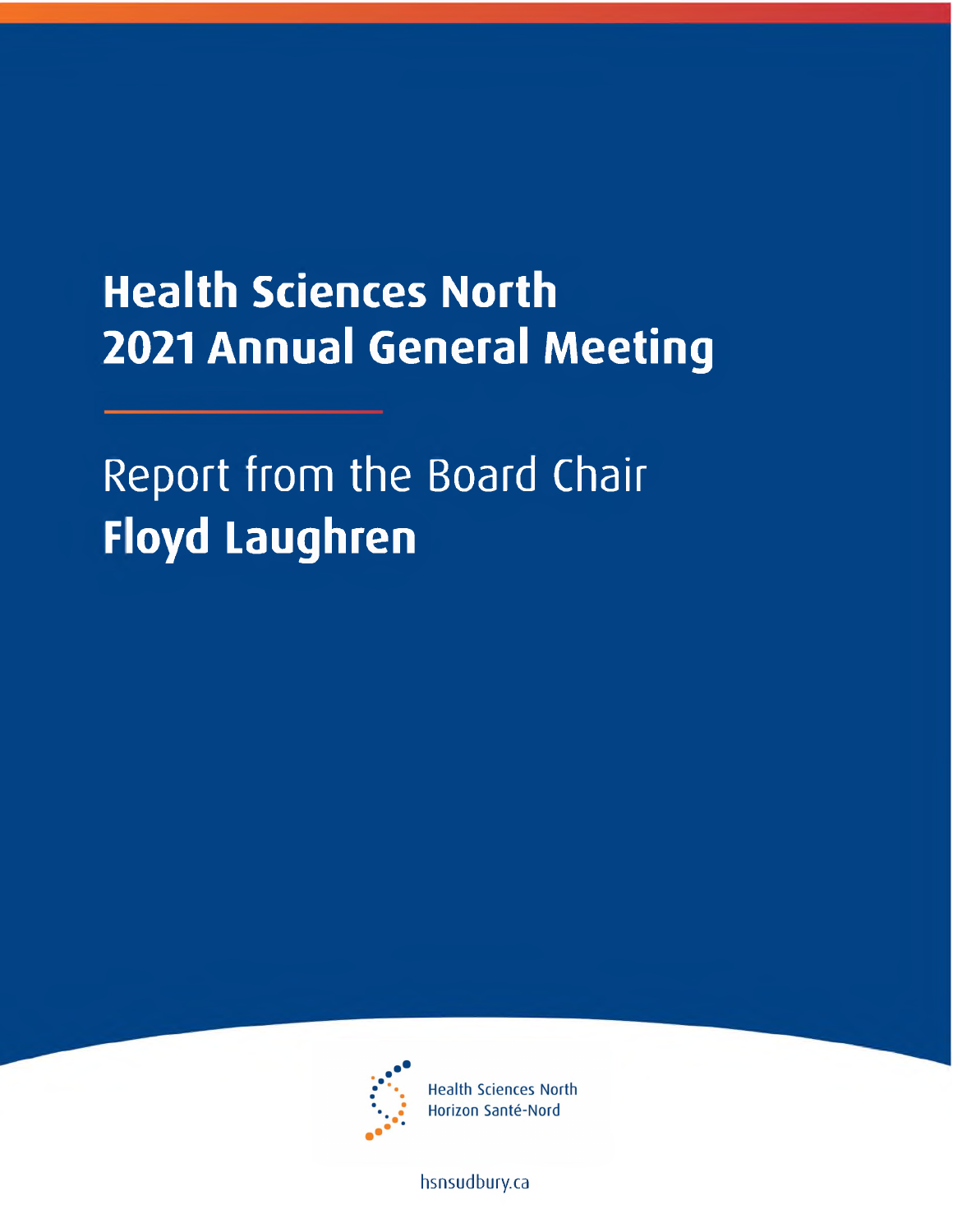## **Report from the Board Chair Floyd Laughren Annual General Meeting – June 16, 2021**

It is my pleasure to present you with the 2021 Report of the Board Chair of Health Sciences North.

This was my second and final year as your Board Chair.

I want to acknowledge the commitment of our Board members, and thank them for their leadership in the past year: Dr. Dominique Ansell, Vasu Balakrishnan, Dr. Killian de Blacam, Dr. Catherine Cervin, Lynne Dupuis, Don Duval, Dr. John Fenton, Roger Gauthier, Daniel Giroux, Dominic Giroux, Francesca Grosso, Rosella Kinoshameg, Tom Laughren, Dr. Kevin McCormick, Lyse-Anne Papineau, Stéphan Plante, Chris Redmond and Lisa Smith.

Our work continues to be guided by our 2019-2024 Strategic Plan.

Our Purpose is to "provide high quality health services, support learning and generate research that improves health outcomes for the people of Northeastern Ontario."

We have made three Commitments in our Strategic Plan:

- We will carry out our patient care, teaching and research responsibilities with integrity, ensuring patients and families remain the focus of all we do.
- We will partner with humility, valuing each person's and each community's strengths and ideas to bring the best care, education and research solutions forward.
- We will provide a physically, psychologically and culturally safe environment that promotes a positive care, working and learning experience.

We believe in, and strive to model five Values:

- Respect;
- Quality;
- Transparency;
- Accountability; and
- Compassion.

We remain focused on five key goals:

- To be patient and family-focused;
- To be digitally-enabled;
- To be socially accountable;
- To support and develop our people; and
- To strengthen our academic and research impact.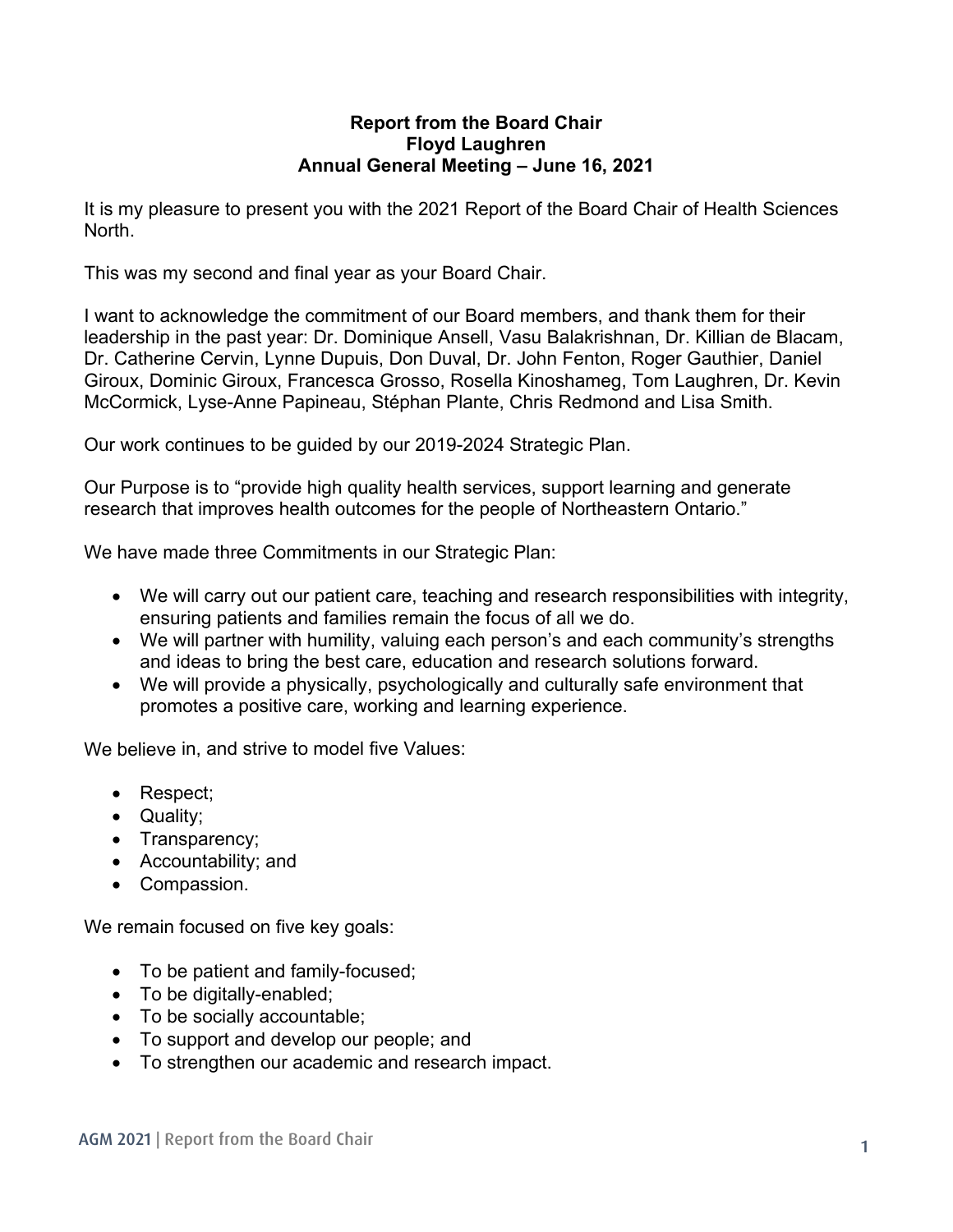More specifically, our Strategic Plan identifies 19 Outcomes to be achieved by 2024 under each of these five key goals.

From a governance standpoint, HSN's Board held five regular meetings and one special meeting over the last fiscal year.

The Board of Directors is tasked with governing HSN and providing oversight on the affairs of the corporation.

Standing Committees of the Board play an essential role in enabling the Board to carry out its responsibilities.

We have seven standing committees of the Board that meet regularly to delve into issues ranging from Finance to Quality to Long Range Planning, to name a few.

These committees make our system of governance work since they report to the full board with recommendations for Board decisions.

In addition, the Health Sciences North Research Institute is governed by its own Board of Directors and a Board Research Committee.

So l say thank you to the Committee Chairs, Board members, patient and family advisors, members of medical staff, administrative leaders and community members who serve on these committees.

Approximately 40 Board Standing Committee meetings took place this year.

These meetings were significant because the Committees have the role of identifying implications and making recommendations for Board deliberation.

These Committee meetings were also very well attended, as average attendance at regular Board and Committee meetings exceeded 80 percent.

Professional development of our Board members has continued to be a priority.

In January, the Board took a Saturday and devoted it to professional development for our members.

We educated ourselves about the provincial health care landscape through a dialogue with Anthony Dale, the President and CEO of the Ontario Hospital Association.

We heard directly from 12 of our front-line leaders about their role through the pandemic, lessons learned and what the Board should know about the pandemic response.

We took the time to hear from local leaders involved in long-term care.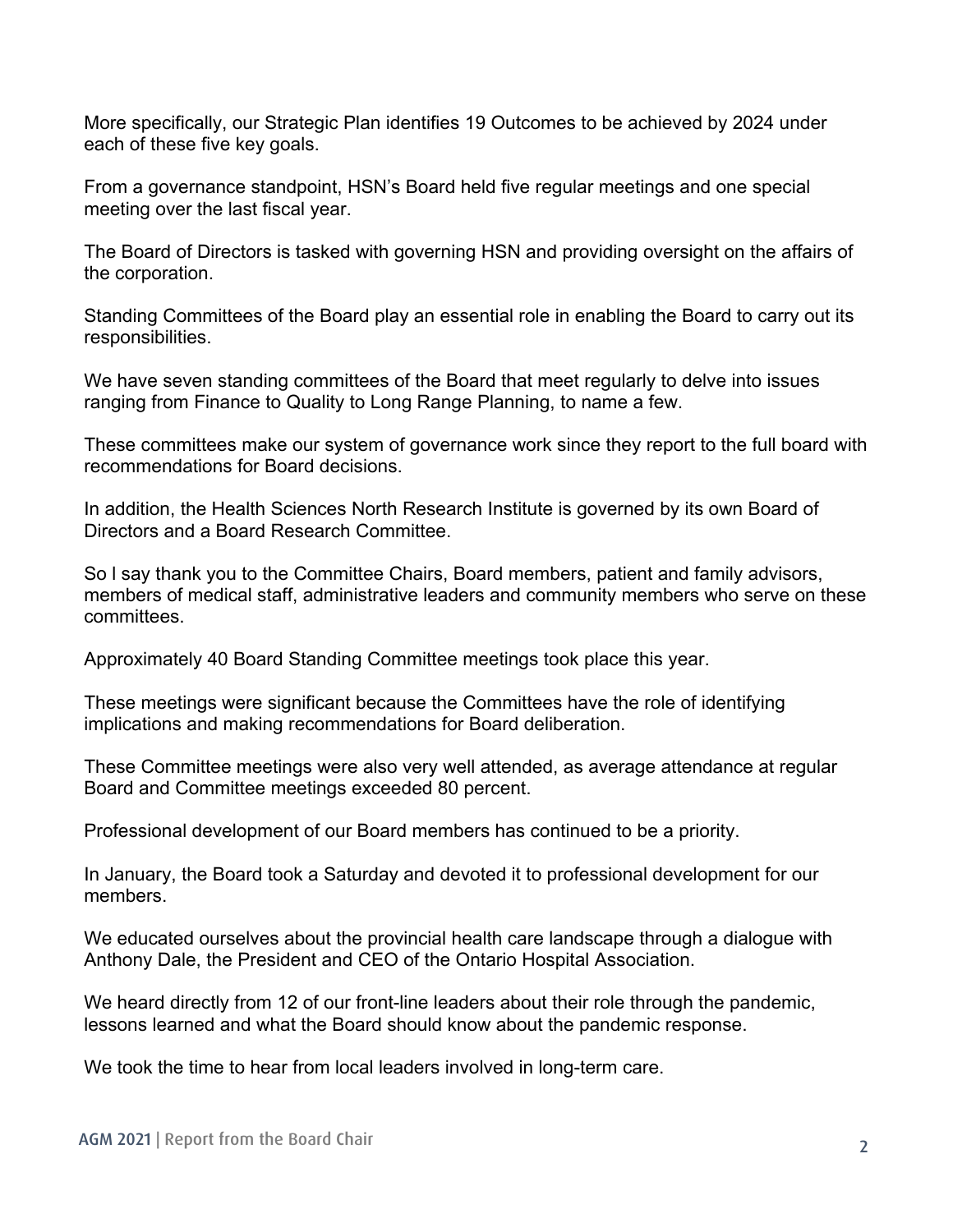We reviewed the roles and responsibilities of our Quality Committee, and did a deeper dive on the implementation of our Human Capital Management Solution and Electronic Medical Record.

We reviewed how HSN is performing relative to historical and peer benchmarking.

We considered advice from the Senior Leadership Committee on the relatively higher priorities among our Strategic Plan outcomes.

We reviewed the status of the implementation of the 19 Strategic Plan outcomes.

We learned more about HSN's role in the COVID-19 vaccination roll out and reflected on how Board members can assist across the region.

Throughout the year, we heard directly from leaders of our Patient and Family Advisory Council, the HSN Foundation, the HSN Volunteer Association, the NEO Kids Foundation, the Northern Cancer Foundation, the Northern Ontario School of Medicine and Ontario Health (North).

As part of an annual process conducted over the last three years, Board members who have served for at least one year completed a confidential self-assessment and peer assessment based on the duties articulated in our Board policy on roles and responsibilities of individual directors.

The results were collated and reviewed by the Governance and Nominating Committee, following which follow ups were made with individual Board members to provide positive and constructive feedback.

This process is important because, in combination with other evaluation tools, it allows the Board to regularly evaluate its performance and effectiveness.

This process in particular also informs the re-appointment of Board members who are eligible for renewal at the AGM.

In November, we also carefully reviewed our performance relative to xx governance standards from Accreditation Canada.

Each year, the Board sets annual performance goals for the CEO and the Chief of Staff and monitors the progress made on each performance goal at each regular Board meeting.

During the last year, we monitored targets identified in our 2020-2021 Quality Improvement Plan and set direction for our 2021-2022 Quality Improvement Plan.

We monitored very closely our financial performance throughout the year in light of the pandemic, providing direction to management informed by our Board policies, accountability agreements, evolving provincial funding policy and guidance from Ontario Health.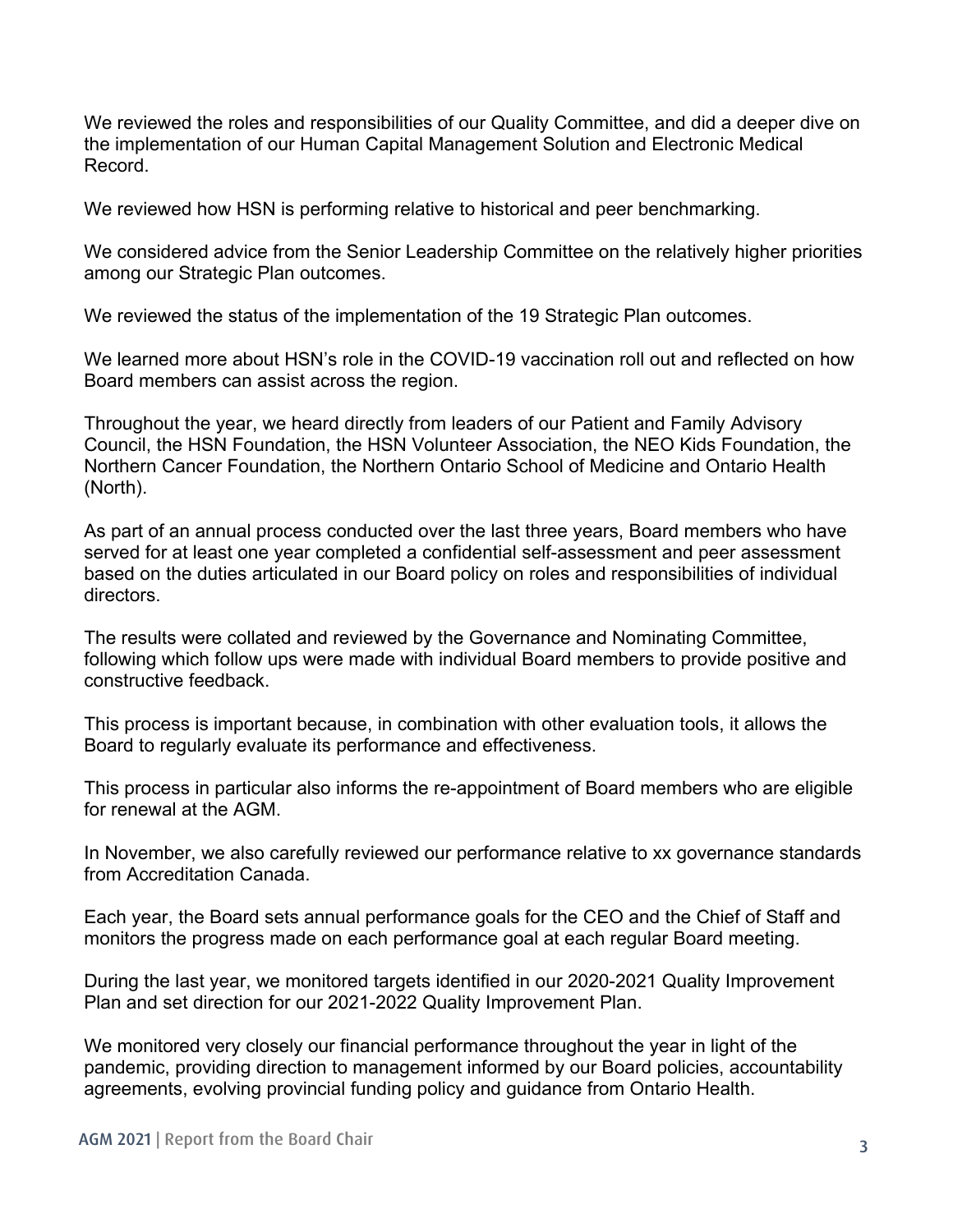I am pleased to report that HSN completed the 2020-2021 fiscal year once again with a surplus from hospital operations.

The Board Treasurer will provide more details in his report.

Since the last AGM, we have made a number of important decisions with regards to:

- The approval of the 2021-2022 budget;
- The relocation of the Children's Treatment Centre to Southridge Mall;
- The capital budget and contracts for the implementation of our Human Capital Management Solution and Electronic Medical Record;
- HSN's participation in a new corporation being created by Northeastern Ontario acute care hospitals to support the new integrated regional Electronic Medical Record;
- The approval of the 2021-2022 Medical Human Resources Plan:
- The creation of medical departments for Pediatrics, separate from a department for Gynecology, Obstetrics and Midwifery; and
- Privileges of medical staff.

As you can see, one recurring topic for us as a Board, from a governance perspective, has been the oversight of the planning and implementation for a new integrated regional Electronic Medical Record.

One of the five key goals in our Strategic Plan is to be digitally enabled.

Our aspiration is to expand the use of technology, data and analytics to improve care.

Outcome #7 of our Strategic Plan calls for the implementation and sustainment of an integrated regional Electronic Medical Record.

There are three outcomes that we aim to achieve under this key goal of our Strategic Plan.

One of them is the implementation of an integrated regional Electronic Medical Record.

The Electronic Medical Record is connecting HSN with 23 Northeastern Ontario acute care hospitals with a single fully electronic patient chart supported by best practice standards of care.

It is more than just a new system.

It is how we listen and support patients and families throughout their journey.

It's how we share health information with other care providers to reduce the need for patients to re-tell their stories or repeat tests.

It's one source of patient information across the region, allowing our clinicians to focus on what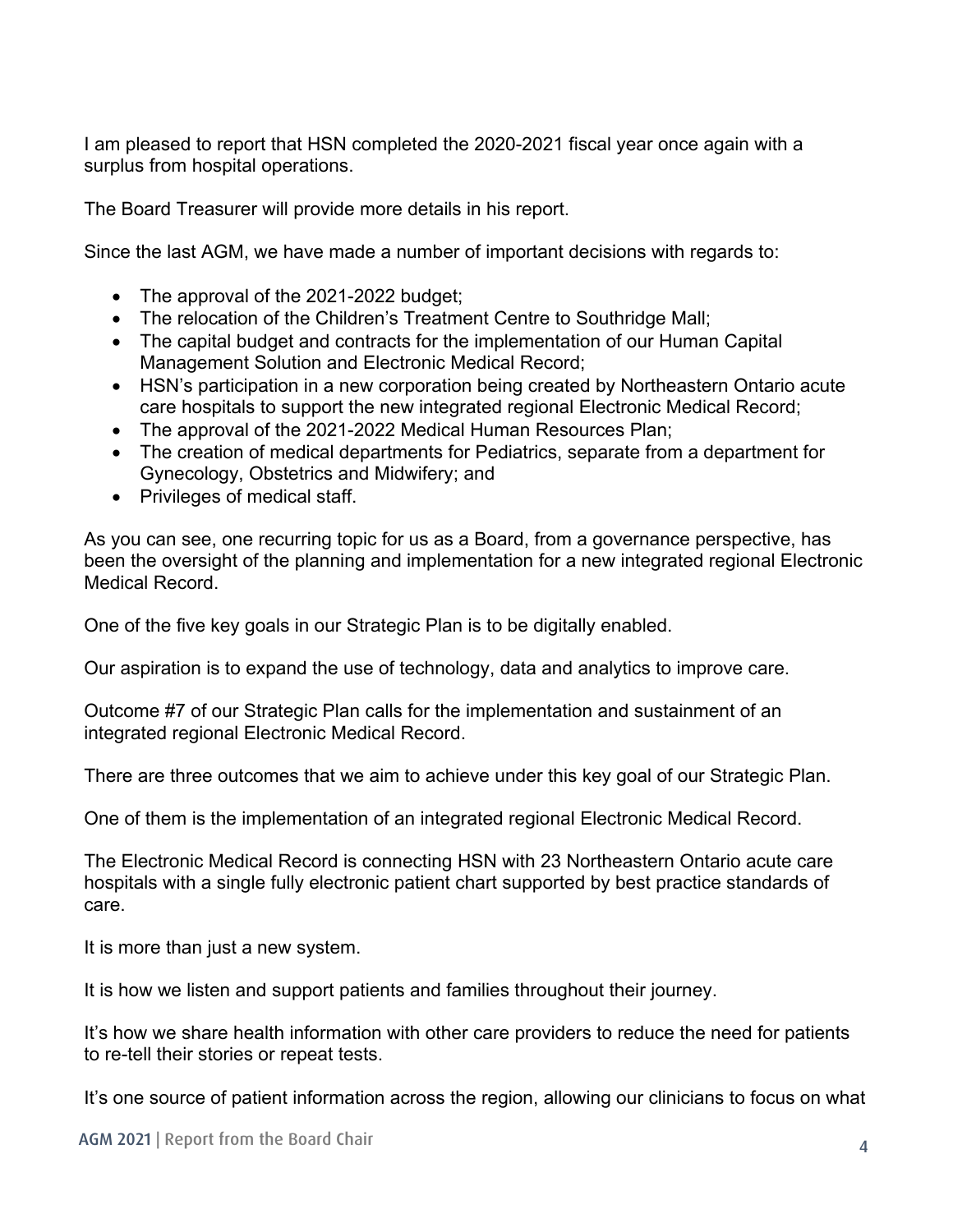they love and do best: provide exceptional patient care.

The EMR will be implemented at HSN in April 2023.

It represents a \$42.4 million capital investment by HSN, amortized over 15 years.

All hospitals in the North East are required to make comparable investments.

I am proud of the seriousness of the due diligence demonstrated by the Finance Committee and the Board on this important undertaking.

As part of ensuring the Board is effective in running the hospital and living up to our commitments to patients and the public, we reviewed 20 of our 60 policies as part of an 18 month policy review process.

We are committed to reviewing Board policies on a three-year review cycle.

One of the most important decisions that a Board needs to make is the selection and renewal of the President and CEO and of the Chief of Staff.

At the last AGM, we announced that our Chief of Staff, Dr. John Fenton, had been renewed for a second three-year term until June 2023.

Today, I am pleased to announce that the Boards of HSN and HSNRI re-appointed our President and CEO, Dominic Giroux, until October 2027.

His current five-year term was ending in October 2022.

Dominic provided sound leadership to HSN and HSNRI over the past four years, improving our financial performance while enhancing our patient experience survey results.

He developed a strong executive team and guided our organizations through a new strategic plan, a regional cybersecurity incident, accreditation, a new capital master plan and our digital transformation.

We have seen significant capital approvals from the Ministry related to the Labelle Innovation and Learning Centre, the relocation of the Children's Treatment Centre, the creation of 52 new bed spaces, the second MRI and a planning grant for NEO Kids.

Collaboration has been enhanced with our foundations and volunteer groups, leading to impressive results.

Dominic set the right tone internally through the pandemic while providing system leadership as Co-Chair of the COVID-19 Northern Regional Steering Committee, as member of the Provincial COVID-19 Health System Response Oversight Table and of the Executive Committee of the Ontario Hospital Association.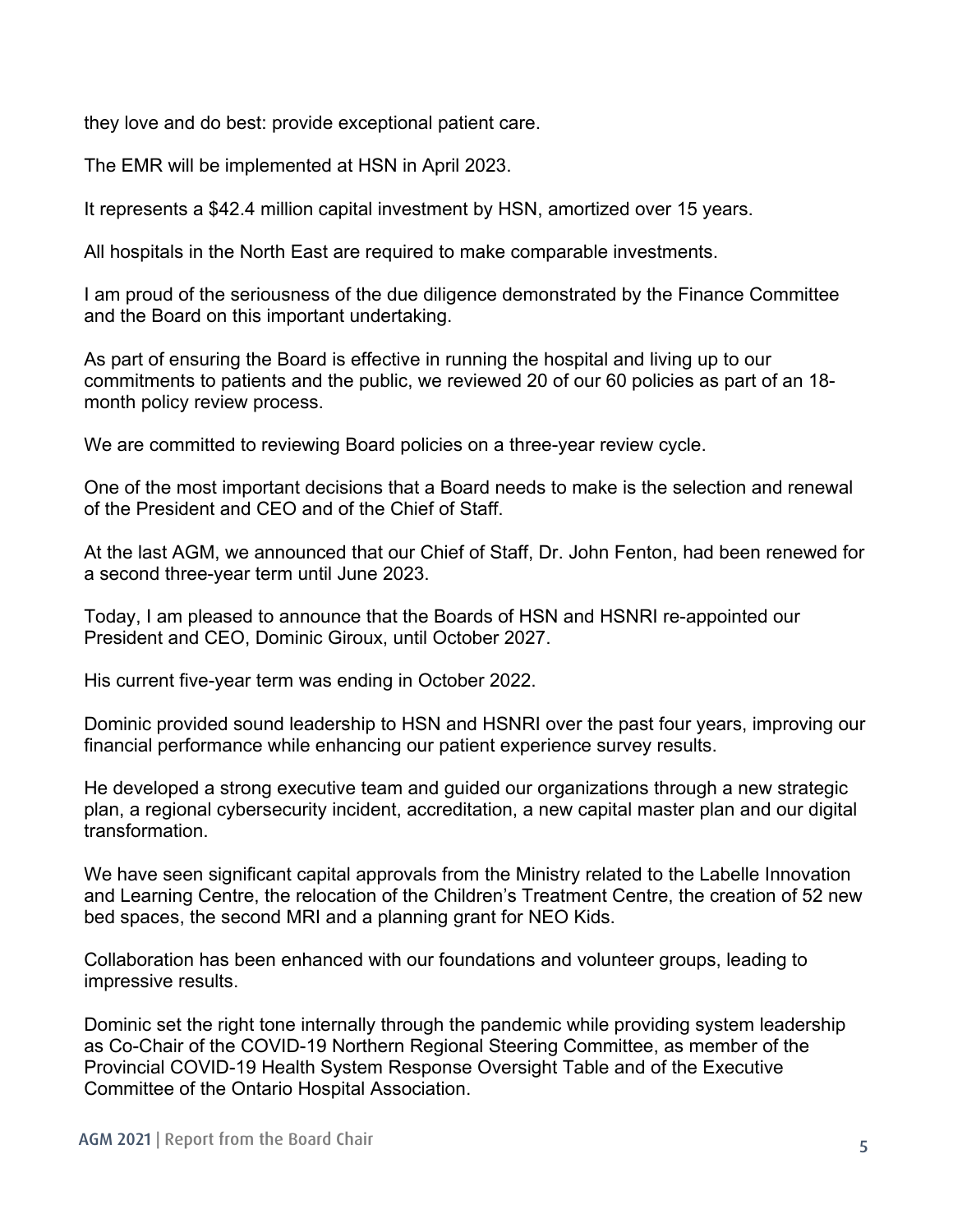In closing, I would also like to say that the Board has been very impressed with the collective resolve of everyone at HSN throughout the pandemic.

Employees and medical staff focussed on providing crucial care to patients and minimizing transmission of COVID-19 among healthcare workers.

The Board has been very impressed with the response to these unprecedented times.

On behalf of the Board, I want to express my sincere appreciation to those on the frontlines.

You have been tested like no one else during this pandemic, and have continued to meet every challenge with compassion and strength.

We greatly appreciate and admire the determination, diligent preparation and commitment of our front-line care providers, and of our leaders who supported their efforts.

On a personal note, I want to say it has been a privilege to serve as Board Chair for the last two years.

While I will be stepping down as Chair, I will remain as an active Board member and continue supporting the Board and the organization going forward.

Three Board members are leaving the Board: Vasu Balakrishnan, Dr. Killian de Blacam and Chris Redmond.

We will honour them later on tonight.

Their contributions have been invaluable over the years.

I'm proud to leave the organization as Board Chair in a very strong position.

The future is bright for healthcare in Northeastern Ontario.

As you will attest tonight, there were many accomplishments this year that we can all be proud of in pursuing our Purpose to provide high quality health services, support learning and generate research that improves health outcomes for the people of Northeastern Ontario.

Our teams have a passion for delivering the best patient care, education and research, and it's thanks to that passion that we will be well positioned to tackle the challenges and opportunities health care will be facing in the coming years.

On behalf of the Board, I want to thank HSN's leadership, employees and medical and staff, patient and family advisors, volunteers, donors and community partners for their outstanding work and support.